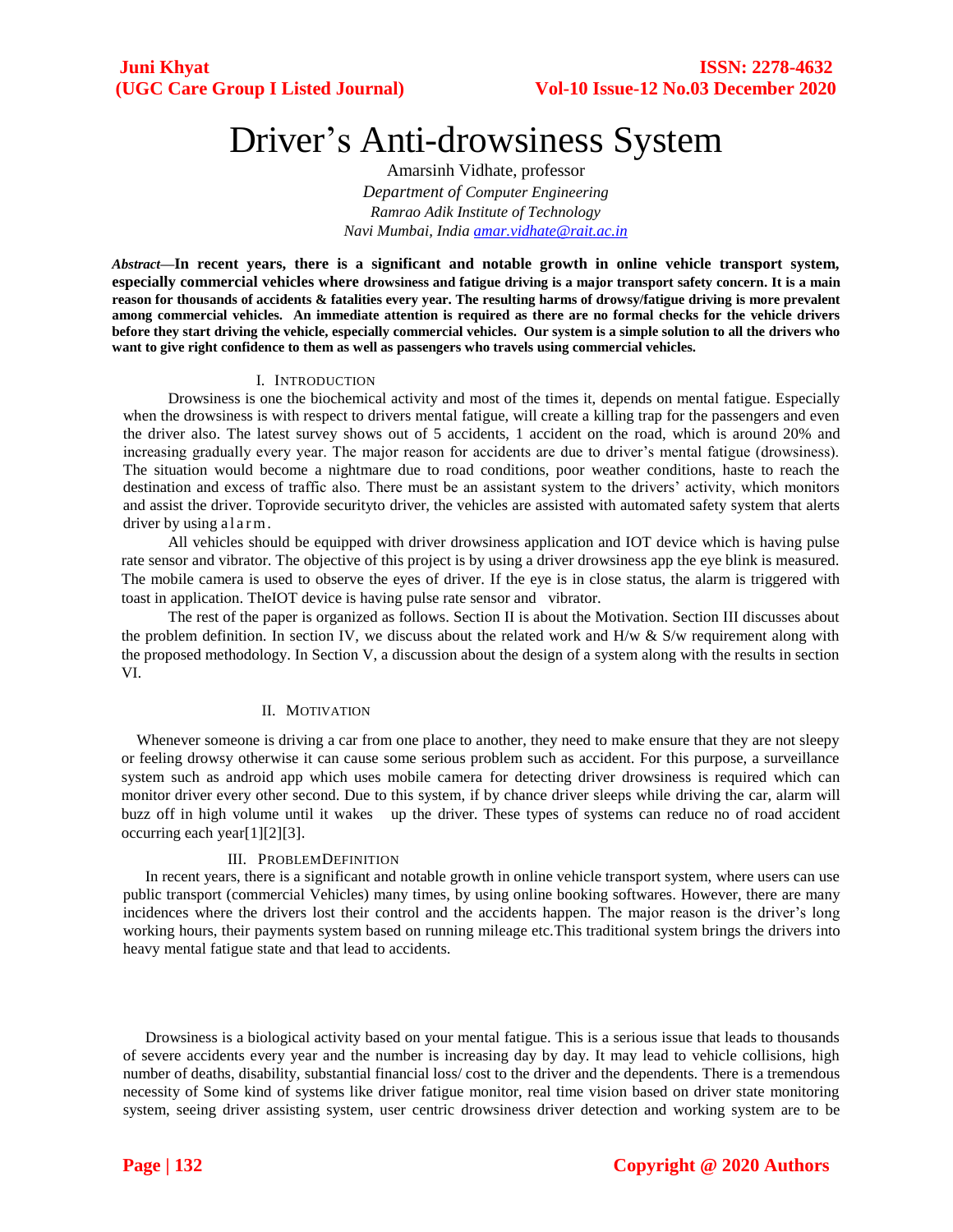implemented immediately.The proposed system is a driver's assistance system which takes the driver into a specific line of action (test) so that the driver must pass every test and always remain alert in any of the driving period.

### IV. PROPOSEDSYSTEM

- *A. Literature Study* 
	- *•* M.J. Flores et al. [4] has proposed a driver drowsiness detection system which works under infrared illumination for an intelligent vehicle. It is been targeted to reduce the amount of fatalities with the help of advanced driver assistance module which detects the drivers distraction and drowsiness using AI based algorithm. The algorithm is used to process the visual information in order to locate, track and analyze the driver's face and eyes to compute the drowsiness and distraction indexes. The best advantage of the system which works during nocturnal conditions due to a near-infrared lighting system. The author has validated the results by using different drivers images captured real time in nocturnal conditions.
	- *•* "Driver Drowsiness Recognition Based on Computer Vision Technology" has been proposed by W. Zhanget al.[5]. It is basically a nonintrusive drowsiness recognition method which uses an eye-tracking and image processing. The author has proposed an eye detection algorithm to address the problems caused by changes in illumination and driver posture. Overall total six measures are calculated with percentage of eyelid closure, maximum closure duration, and blink frequency, average opening level of the eyes, opening velocity of the eyes, and closing velocity of the eyes. These measures are combined using Fisher's linear discriminated functions using a stepwise method to reduce the correlations to extract an independent index.The results with six parameters in driving simulator experiments demonstrate the feasibility of the video-baseddrowsiness recognition method that provided.
	- Garcıa et al. [6] has proposed a Low-Cost 3-D Sensor based Driver Monitoring system which not only monitor driver activity but also event detection based on 3-D information based on the range of the camera. The important measures like head pose estimation along with regions-of-interest identification have been considered. Author has discussed a login which is based on the captured cloud of 3-D points from the sensor and analyzing the 2-D projection, the points corresponding to the head are determined and extracted forfurtheranalysis.Further,headposeestimationwith3 degrees of freedom (Euler angles) has been estimated based on the iterative closest point's algorithm. Lastly, relevant regions of the face are identified and used for further analysis, e.g., event detection and behavioral analysis which ultimately results into a 3-D driver monitoring system based application on low-cost sensors. It representsaninterestingtoolforhumanfactorresearchstudies,allowingautomatic study of specific factors and the detection of specialevent related to the driver like driver drowsiness, in attention, or headposing.
	- Youchi Saipt et al. [7] has Proposed an assistance system that implements a partial control if the lane depart and gives a driver a chance to take volunteer action. In case the expected action won't be taken by the driver, the system will take that. The author has proposed a system which takes care if the driver is asleep, immediately switch to the suggested system.

*•* A. Subbarao et al. [8] has proposed a system which will accurately scrutinize the eye blink. There is an IR based eye blink sensor which detects the driver's eye. The inconsistency across the eye with various samples will vary as per eye blink. A simple logic like when the eye is closed, the output is high or else low. The output from IR is given to alarm circuit to buzzer in case of an alert. The controller will send a warning signal so that the buzzer, which is placed near the driver, will be activated and alerts the driver when he falls asleep during driving. The alcohol sensor is also used to detect whether the driver is drunken which avoids accident caused by the drunken drivers. The importance of alcohol sensor should be directly related to whether to allow driver to start vehicle or not.

*B. Details of Hardware/SoftwareRequirement*

Hardware Requirements [6]

- *•* Arduino Uno Kit
- *•* Bluetooth Module(HC-05)
- *•* Pulse RateSensor
- *•* VibrationMotor
- *•* VibrationMotor
- *•* USB Cable And Wires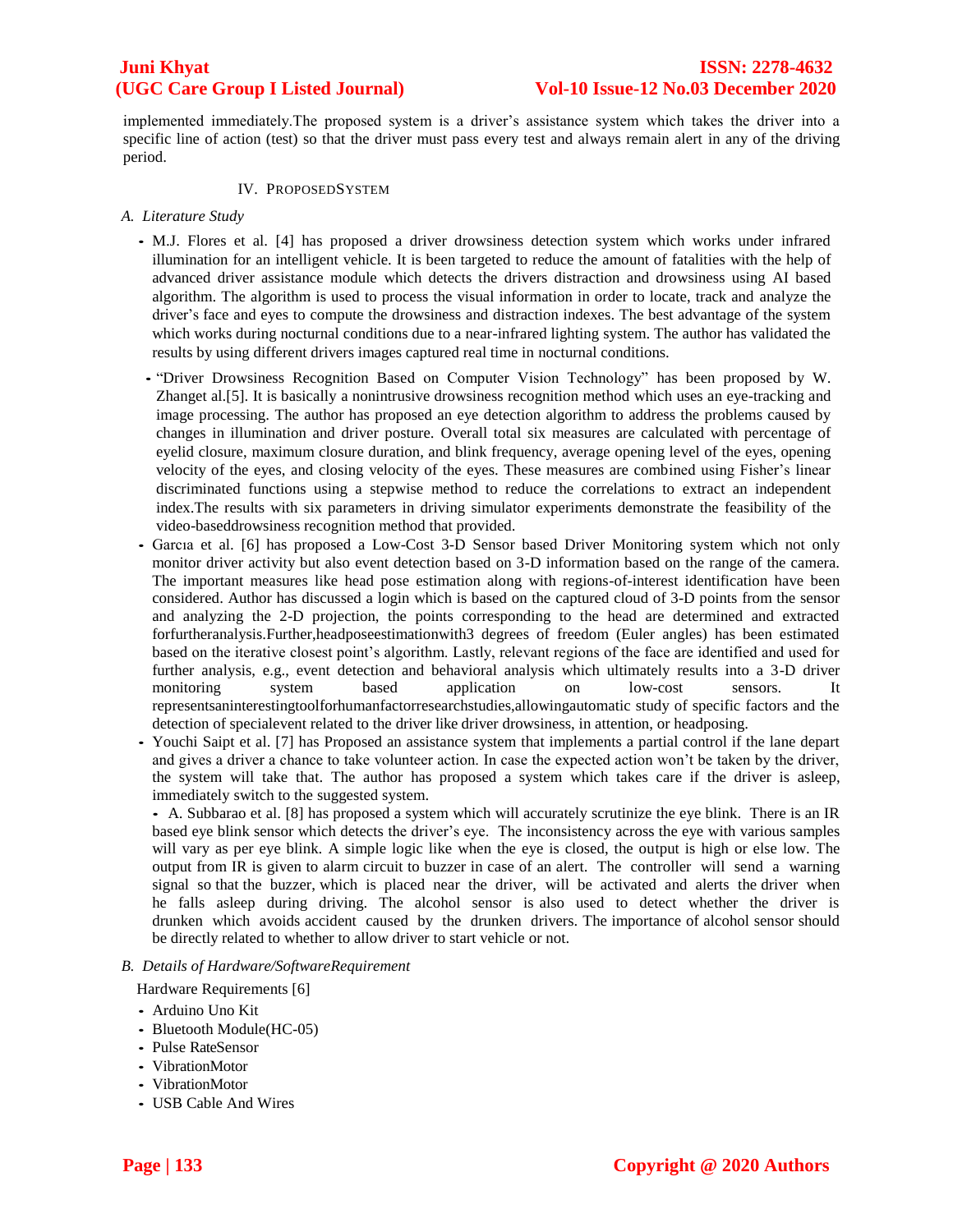SoftwareRequirements

*•* AndroidStudio

### *C. ProposedMethodology*

Before driving the car the driver need to meet certain conditions which are alcohol test along with pulse rate test. In alcohol test if the driver has a specified alcohol value greater than 0.03  $g/dL$  then we will directly stop him/her from driving the car. If alcohol condition is less than 0.03  $g/dL$  then we go on calculating pulse rate for 5 sec continuously which is calculated by storing the average heart rate value in avg variable and if the drivers' heart rate is normal then it will start driving the car. Once the driving has been started we will continuously monitor drivers face by using mobile camera provided in application along with that we will also calculatedrowsinessheartratebysubtractingtheavgvalueby 8 to obtain the new data store in db. From face detection we will calculate drivers' eyes probability whichshouldbeless than 0.5 and if this condition is not satisfied then we will go on comparing current heart rate value with db. If the condition for eye's probability or current heart rate is equal to db value then alarm is buzz of with alert message "drowsiness detected" along with increasing volume as well as vibratorwill alsoprovidemildshockfor5secondsuntildriverwakesup.

All these data is being continuously fetched via Bluetooth to the central device which is driver drowsiness application.

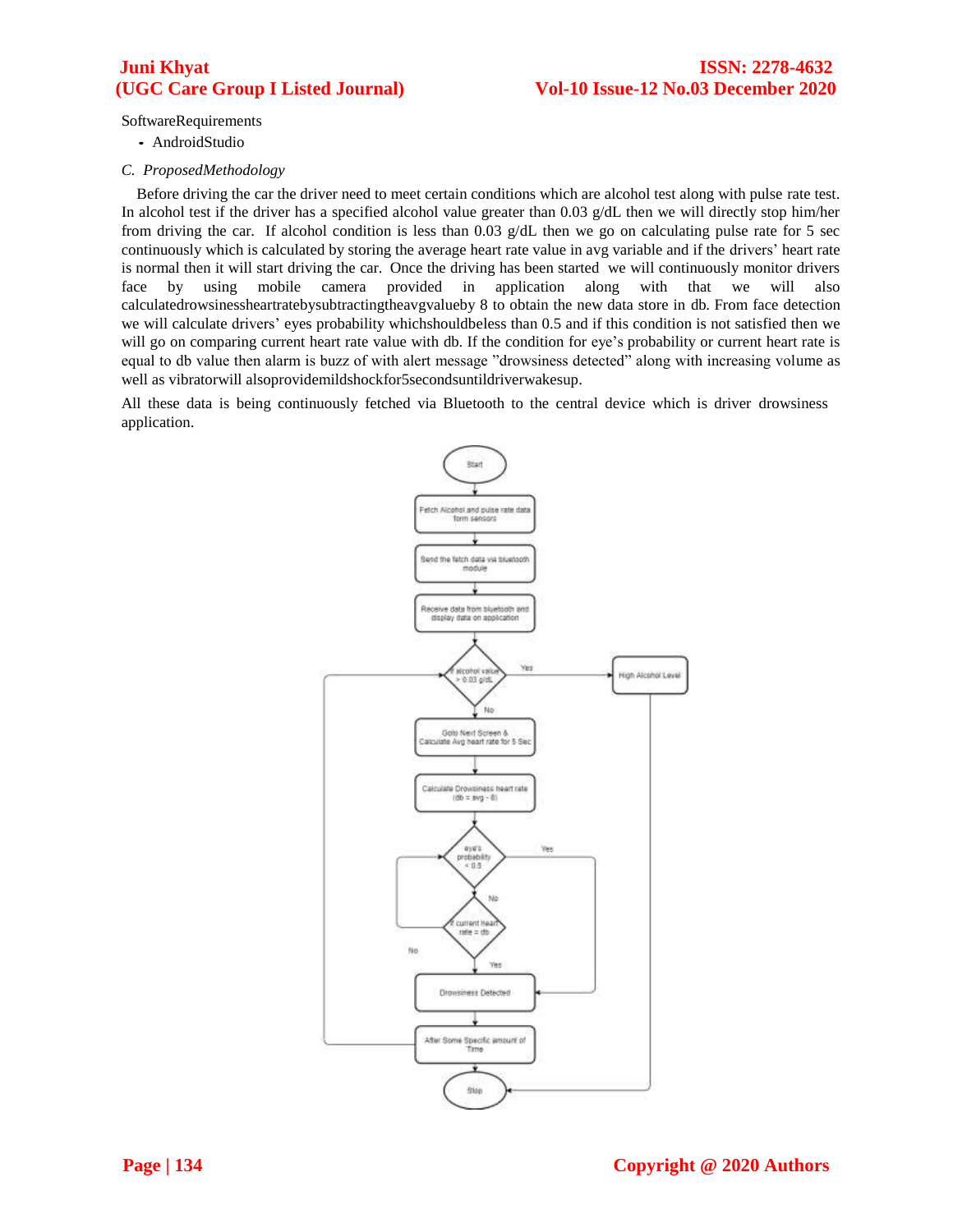### *Figure 1: Algorithm flowchart*

#### V. DESIGN OFSYSTEM

### *A. Design Diagram with Explanation*

The system structure shows in fig 1. The pulse rate sensor measures the heartbeat and send it to the microprocessor. Then this data is sent by Bluetooth to driver drowsiness application. Driver drowsiness app is used for eye detection of driver. In the following, we explain the main components of relevant devices.

- *•* Bluetooth transmission module (HC-05) It is used to send the heartbeat data (measure by the pulse rate sensor) to driver drowsiness application [9].
- *•* Microprocessor (Arduino Module)-It is connected to the Bluetooth transmission module which contains an extraction unit, a memory unit and a compiling unit. The memory unit temporarily stores the image data for subsequent usages. The extraction unit extracts data from pulse rate sensor [10] [11][12].



*Figure 2:IoT System Prototype*

- *•* Pulse rate sensor- It is installed on the microprocessor to measure heart pulse wave. This sensor has a pair of infrared emitter and detector diode that placed side by side to detect clear ECG signal[9][10].
- *•* Alcohol Sensor (MQ-3) This sensor provides an analog resistive output based on alcohol concentration.Whenthealcohol gas exist, the sensor's conductivity gets higher along with the gas concentrationrising[9][10][11].
- Vibrator- Vibrator is a device that vibrates when it plugged in low voltage 5V. It is used as the output of the system. When the driver starts to feel drowsy, the micro-controller will turn the vibrator ON as to alert the drive [9].
- *•* Android device- Android device running with minimum android version 5.0(Lollipop) which is having driver drowsiness application for drowsiness detection of the driver[10][12][13].

This is the next stage where the driver's drowsiness is detected by monitoring his/her face [13][14][15][16][17].There is a status bar which gives user status as active/sleepy/drowsy/Face Missing.Active status indicates that the face is completely being analyzed. Sleepy status occurs when driver is being detected forsleeping more than 5 times while driving. Drowsy status occurs when driver is being detected for sleeping more than 8 times. Face Missing status occurs when we put some object in front of camerasothatitisunabletodetect anyface. Anendbutton is also present when pressed will end that complete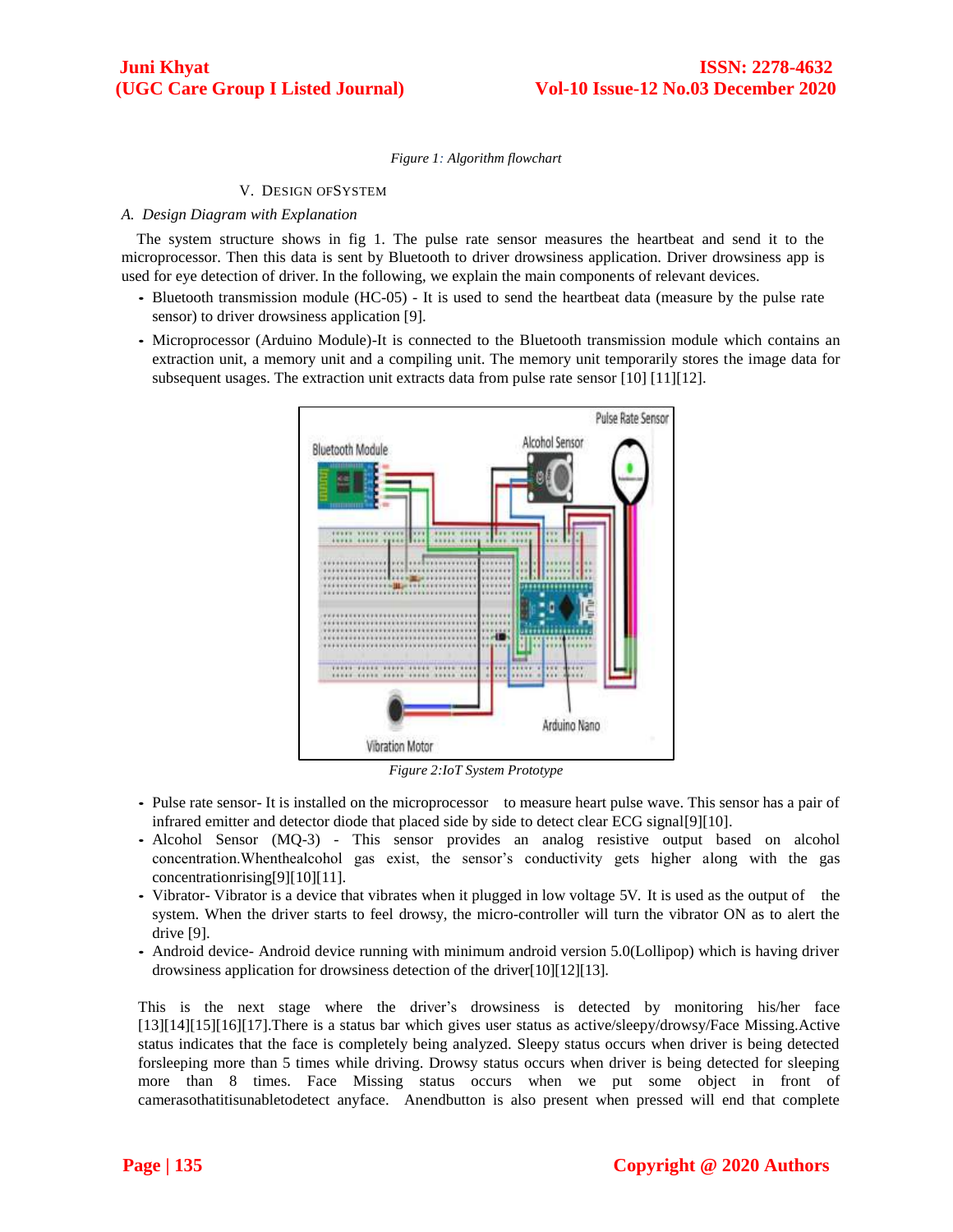# **Juni Khyat** ISSN: 2278-4632 **(UGC Care Group I Listed Journal) Vol-10 Issue-12 No.03 December 2020**

session and it will give the final status from anyone explained above. There is also an N Mode which indicates night mode for that mode to activate you need to press that button and once it has activated the user needs to increase mobile phone maximum brightness to capture the face.



*Figure 3: Timer Set & Face Detection*

VI. RESULTS

## *A. ImplementationDetails*

This is the first page of the app where we set the timer betweenhigh,mediumorlowaspertheusersthenwestarttaking alcohol reading if the user passes the alcohol test then user can press the start button below to start the face monitoringprocess.



*Figure 4: Drowsiness Alert*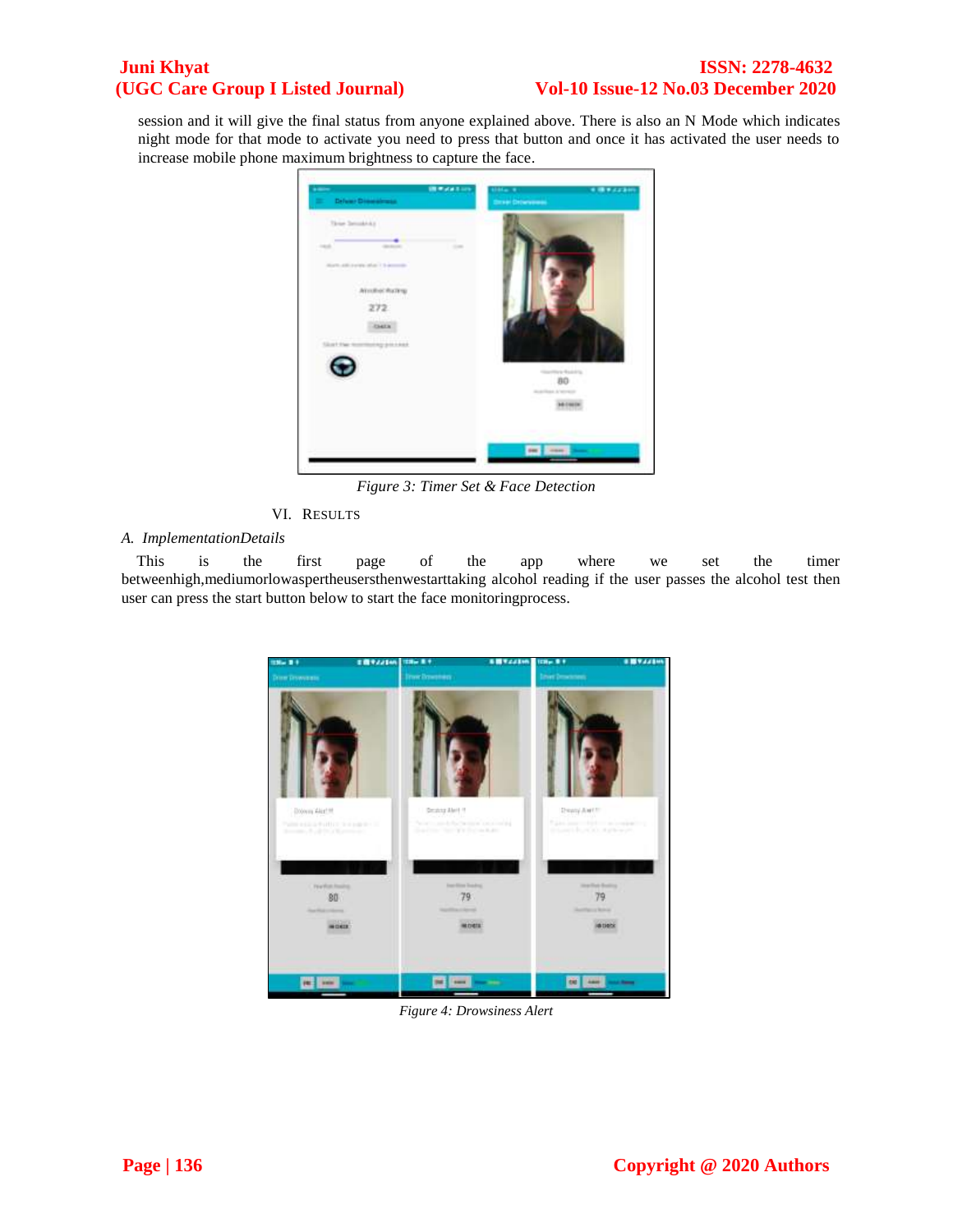

*Figure 5: Ready Device with wearable gloves*

When the driver sleeps for more than he specified timer an alarm will start ring on high volume until the driver wakes up. Thisisthemessagewhichisdisplayedwhendriverissleeping. There are two images with status as Drowsy and Sleepy when driver has been sleeping continuously for several time.

In fig 5, a complete ready device with wearable Glove is shown. The driver need to wear it before he/she want to start driving vehicle. The driver need to pass on all the tests without fail to proceed

### *B. ProjectOutcomes*

There are few tests done for its accuracy byproviding these gloves to the local drivers for getting their feedback. The parameters which are taken to observe the feedback provided by driver are given below:

1) Detection levels under special conditions

Few observations noted including different conditions than normal such as the driver wearing spectacles or the driver wearing a cap, etc.

| DETECTION LEVELS UNDER SPECIAL SPECIFICATIONS | TABLE I          |               |         |
|-----------------------------------------------|------------------|---------------|---------|
|                                               | No <sub>of</sub> | $N$ of $\Box$ | Percent |

| Test                 | No of<br><b>Observations</b> | No of<br>Hits | Percentage of<br><b>Hits</b> |
|----------------------|------------------------------|---------------|------------------------------|
| Driver Wearing Cap   |                              | 25            | 84%                          |
| Driver Wearing Glass |                              | 22            | 78%                          |

2) Detection levels for other parameters. This section focuses on the observations of data while considering other factors like hair covering drivers Face/ not covering face.

| TABLE II                                   |  |  |  |  |  |
|--------------------------------------------|--|--|--|--|--|
| DETECTION LEVEL UNDER OTHER SPECIFICATIONS |  |  |  |  |  |
|                                            |  |  |  |  |  |

| <b>Test</b>                       | No of<br><b>Observations</b> | No of<br>Hits | Percentage of<br>Hits |
|-----------------------------------|------------------------------|---------------|-----------------------|
| Hair Covering Driver's<br>Face    | 30                           | 15            | 53%                   |
| Hair NotCovering Driver's<br>Face |                              | 35            | 89%                   |

The above tables discuss about the number of observations and taken multiple times. Both the table discuss about the percentage of hits and how the device will alert about the drowsiness thru various alert conditions.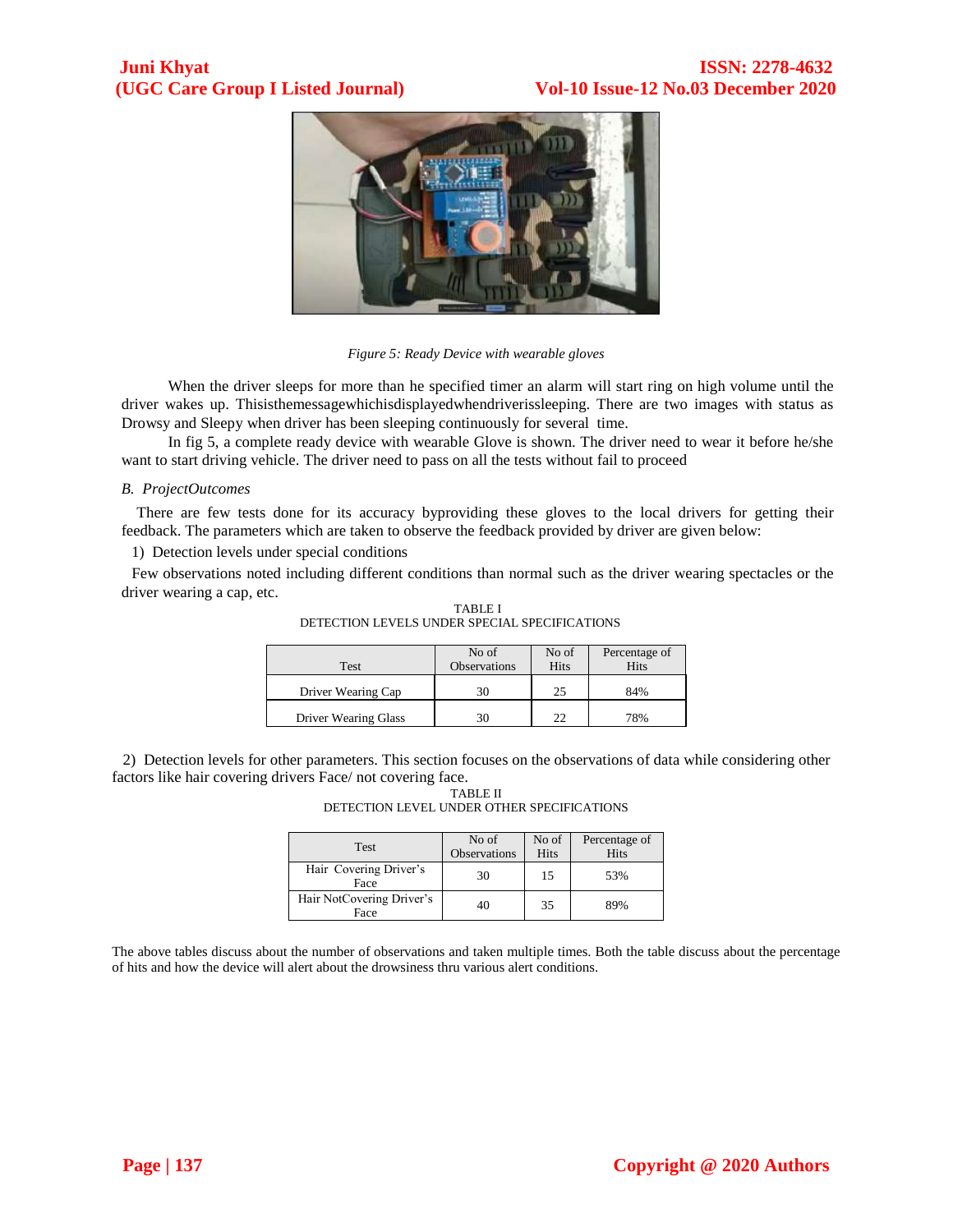

*Figure 6: Detection Levels under various conditions*

#### VII. CONCLUSION AND FUTURE RESEARCH

The said system proposes a drowsiness detection system based on driver behavior. There are numerous test, the driver has to pass like alcohol sensing, heart rate sensing, eye's movement etc. The role of the system is to detect facial landmark from images that are collected while the person is driving the vehicle by a mobile camera attached to the vehicle and process the obtained data to identify driver's state. Once the collected data is detected to be showing signs of drowsiness the person will be alerted using the speakers of mobile in high volume until the person wakes up or stop the vehicle to avoid any accidents due to his drowsy state. According to the experimental results, the size of the application is small while having the accuracy rate of 86 % from driver. The future work will be focused on detecting yawning and pulse of the driver while driving the vehicle.

Our future researchsystem will extend these alert messages to nearby vehicles using V2V network so that if the driver is not coming out of drowsiness, it would be a danger for other vehicles. Our future proposal includes alert message to the nearby vehicles followed by the Road Transport police also.

#### VIII. REFERENCES

- [1] A Rathod, A Yadav, B Sangle, R Rathore, "Driver drowsiness monitoring system using visual behavior and machine learning," iscaie 2018 -2018 IEEE symposium on computer applications and industrial electronics, 2018.
- [2] D S Shilvant, S Nagargoje, "Drowsiness detection system for car assisted driver using image processing," international journal of electrical and electronics research,2017.
- [3] M. Hemamalini, P. Muhilan , "Accident prevention using eye blink sensor", vol 1, Issue L11, 2017.
- [4] [M. J. Flores,](https://www.semanticscholar.org/author/M.-J.-Flores/46819735) [J. M. Armingol,](https://www.semanticscholar.org/author/J.-M.-Armingol/49837693) [A. Escalera,](https://www.semanticscholar.org/author/A.-Escalera/1686515) "Driver drowsiness detection system under infrared illumination for an intelligent vehicle," IET Intelligent Transport Systems, 2011, Vol.5, PP.241-251.
- [5] [W. Zhang,](https://www.semanticscholar.org/author/W.-Zhang/144973251) Bo [Cheng,](https://www.semanticscholar.org/author/Bo-Cheng/2055923505) [Yingzi Lin,](https://www.semanticscholar.org/author/Yingzi-Lin/3253652) "Driver drowsiness recognition based on computer vision technology," Tsinghua Science & Technology, 2012, Vol.17, pp354-362.
- [6] I Garcia, S Bronte, T Soukupova, J Cech, " Vision-based drowsiness detector for real driving conditions," IEEE intelligent vehicles symposium.2012.
- [7] Yuichi Saito and Makoto Itoh and Toshiyuki Inagaki, "Driver Assistance System With a Dual Control Scheme: Effectiveness of Identifying Driver Drowsiness and Preventing Lane Departure Accidents," IEEE Transactions on Human-Machine Systems,2016,vol-46,pp-660-671
- [8] Subbarao, K.Sahithya, "Driver Drowsiness Detection System for Vehicle Safety," International Journal of Innovative Technology and Exploring Engineering (IJITEE), ISSN: 2278-3075, Volume-8, Issue- 6S4, April 2019
- [9] J. Deogirikar and A. Vidhate, "Security attacks in IoT: A survey," 2017 International Conference on I-SMAC (IoT in Social, Mobile, Analytics and Cloud) (I-SMAC*)*, 2017, pp. 32-37, doi: 10.1109/I-SMAC.2017.8058363.
- [10] Tejaswini Jagdale, Pradnya Jadhav, Prajakta Totre, Mayura Zadane, Shrilekha Mankhai, "Driver drowsiness detection, alcohol detection and accident prevention", IJET, vol3 issue1, Jan 2017.
- [11] R. Simons, M. Martens, J. Ramaekers, A. Krul, Klöpping-Ketelaars, and G. Skopp," Effects of dexamphetamine with and without alcohol on simulated driving," Psychopharmacology, vol. 222, no. 3, pp. 391-399,2012.
- [12] Eddie E. Galarza, Fabricio D. Egas, Franklin M. Silva, Paola M. Velasco, Eddie D. Galarza, "Real Time Driver